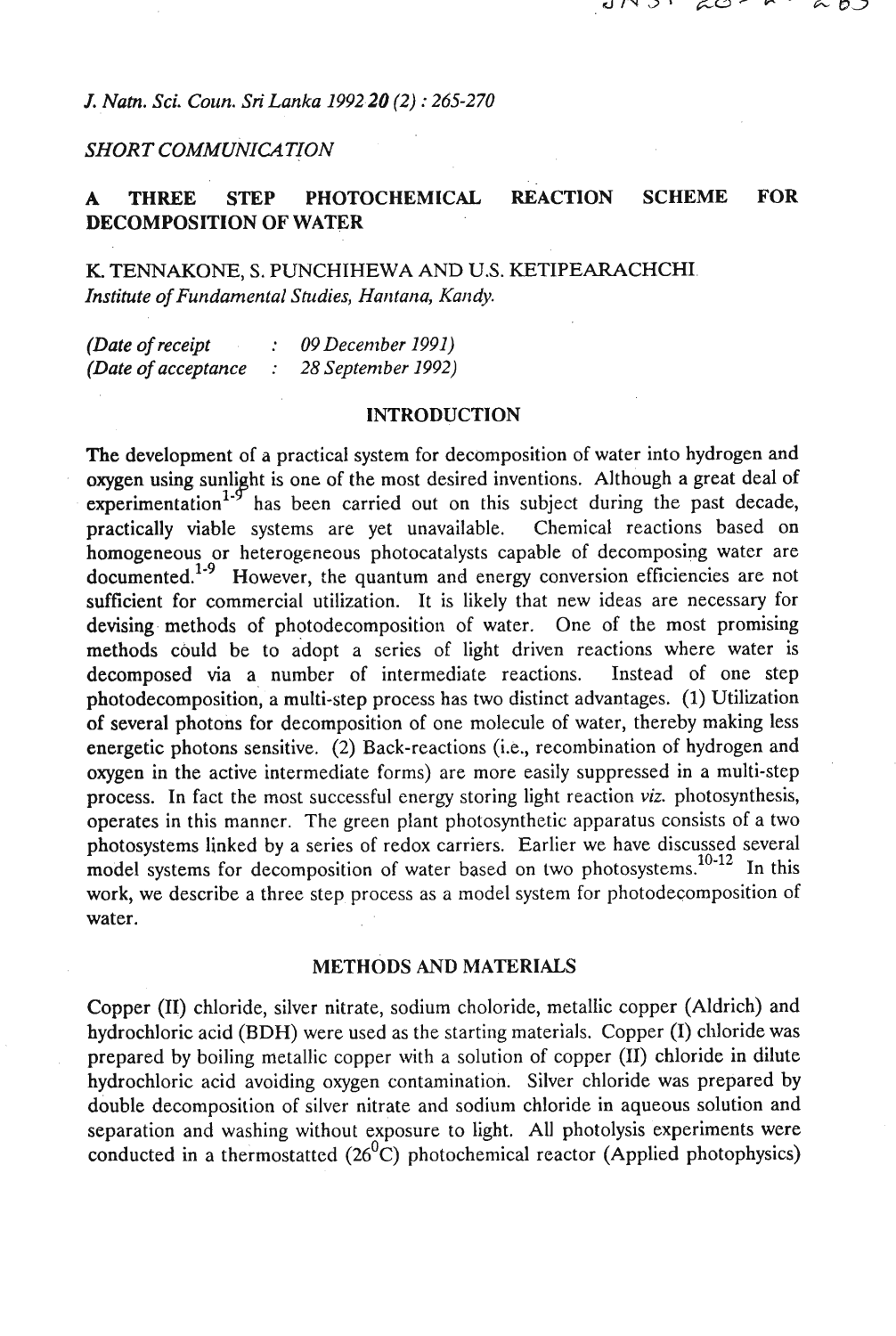volume 300 **ml** and prior to irradiation solutions were purged with nitrogen (99.999%). The light source used was a 400 W medium pressure mercury lamp. A low pressure lamp (16W) was used to estimate the quantum yields and the photon flux was counted by ferrioxalate actinometry. Evolved gases were determined volumetrically at atmospheric pressure by gas chromatography (Shimadzu GC-9A gas chromatograph, column molecular sieve 5A, carrier gas **Ar).** 

## **RESULTS AND DISCUSSION**

The three steps are given below:

Step 1

A solution of copper (I) chloride in dilute hydrochloric acid liberates hydrogen upon UV irradiation with oxidation of copper (I) chloride to the copper (11) chloride **1131,**  i.e.,

$$
CuCl + HCl \xrightarrow{hv_1} CuCl_2 + V_2H_2 \tag{1}
$$

Step 2

The irradiation of a suspension of particles of metallic silver in aqueous copper (11) chloride generates copper (I) chloride and silver chloride, ie.,

$$
CuCl2 + Ag \xrightarrow{hv2} AgCl + CuCl
$$
 (2)

#### Step<sub>3</sub>

An aqueous suspension of silver chloride when irradiated liberates oxygen, i.e.,

$$
AgCl + \nu_2H_2O \xrightarrow{hv_3} Ag + HCl + \nu_4O_2 \tag{3}
$$

The sum of reactions  $(1)$ ,  $(2)$  and  $(3)$  is

 $V_2H_2O$   $\longrightarrow$   $V_2H_2$  +  $V_4O_2$  and all them can be driven by light.

Figure 1 illustrates production of hydrogen upon irradiation of a (0.20 mol dm<sup>-3</sup>) solutionof CuCl containing  $0.25$  mol dm<sup>-3</sup> of HCl. After several hours of photolysis, the solution turns pale green owing to formation of copper **(11)** chloride. The initial quantum yield of H<sub>2</sub> production at 250 nm is  $\sim 63\%$ .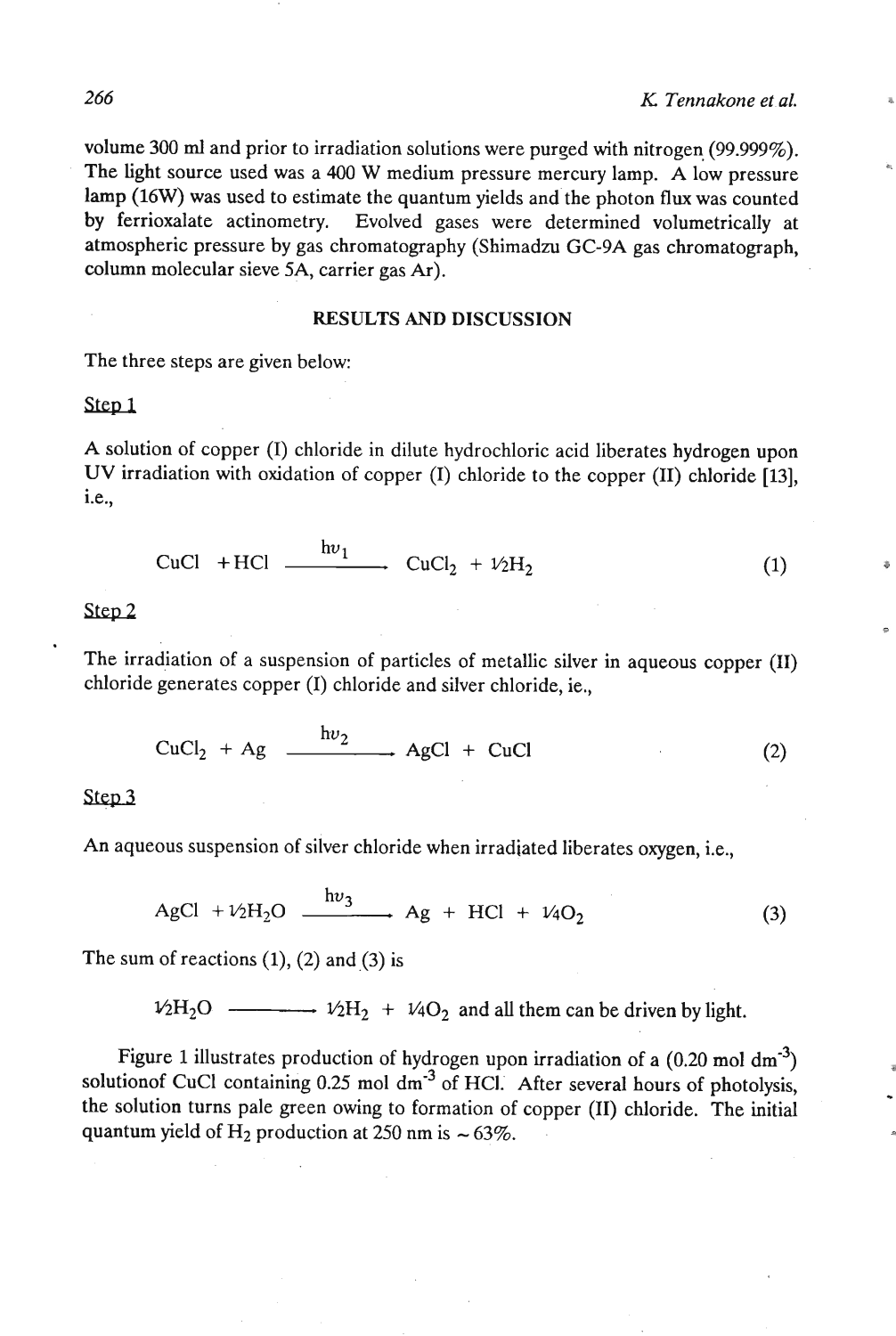

**Figure 1: Hydrogen phologeneralion from a O.2OM solution of CuCI in dilute HCI (0.25M).** 

A solution of copper(I1) chloride when irradiated liberates detectable quantities of both hydrogen and oxygen via the following reactions (Figure 2).

$$
CuCl2 + \frac{1}{2}H2O \xrightarrow{hv} CuCl + \frac{1}{4}O2 + HCl
$$
 (4)

$$
CuCl + HCl \xrightarrow{hv} CuCl_2 + \nu_2H_2 \tag{5}
$$

In the presence of silver particles, the rates of hydrogen and  $\alpha$ ygen evolution is increased (Figure 2 & 3) as a result of enhanced formation of CuCl via (2) and decomposition of AgCl via (3). The reaction (2)' also occurs thermally: when silver dust is heated with a solution of copper (11) chloride, easily detectable quantities of copper (I) chloride are formed. We have found that, the rate of formation bf copper (I) chloride in this reaction at  $90^0$ C is increased by UV irradiation of the solution as an increase of temperature decreases<sup>13</sup> the photodecomposition of CuCl in HCl by the reaction 1.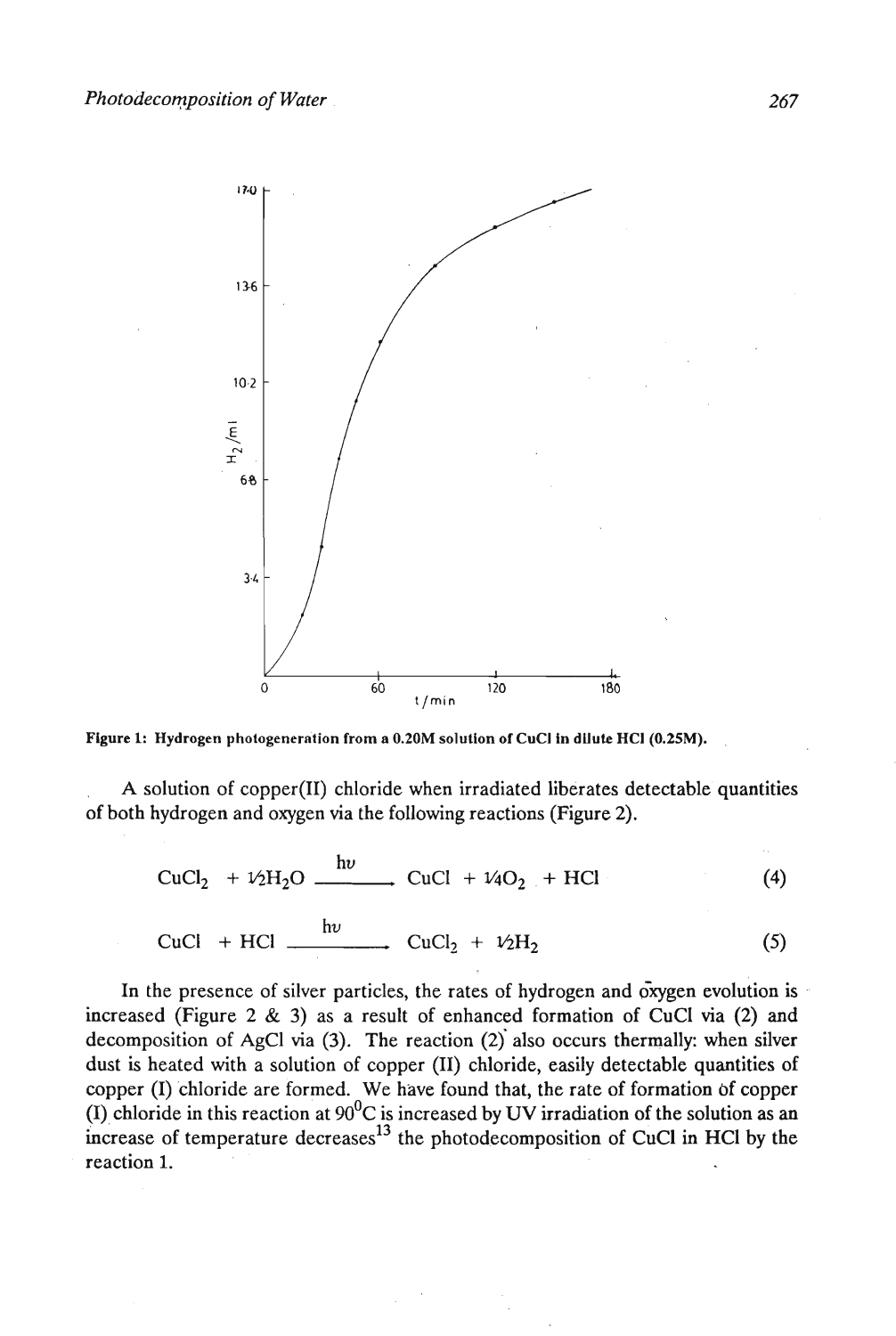

**Flgure 2:** Hydrogen photogeneration (the plot ot volume of gas vs time) during phololysis of **(a)**  0.20M solution  $CuCl<sub>2</sub>$  containing HCl (0.25M) (b) 0.20M solution of  $CuCl<sub>2</sub>$  containing HCI (0.25M) in the presence of **5 mg** of silver dust



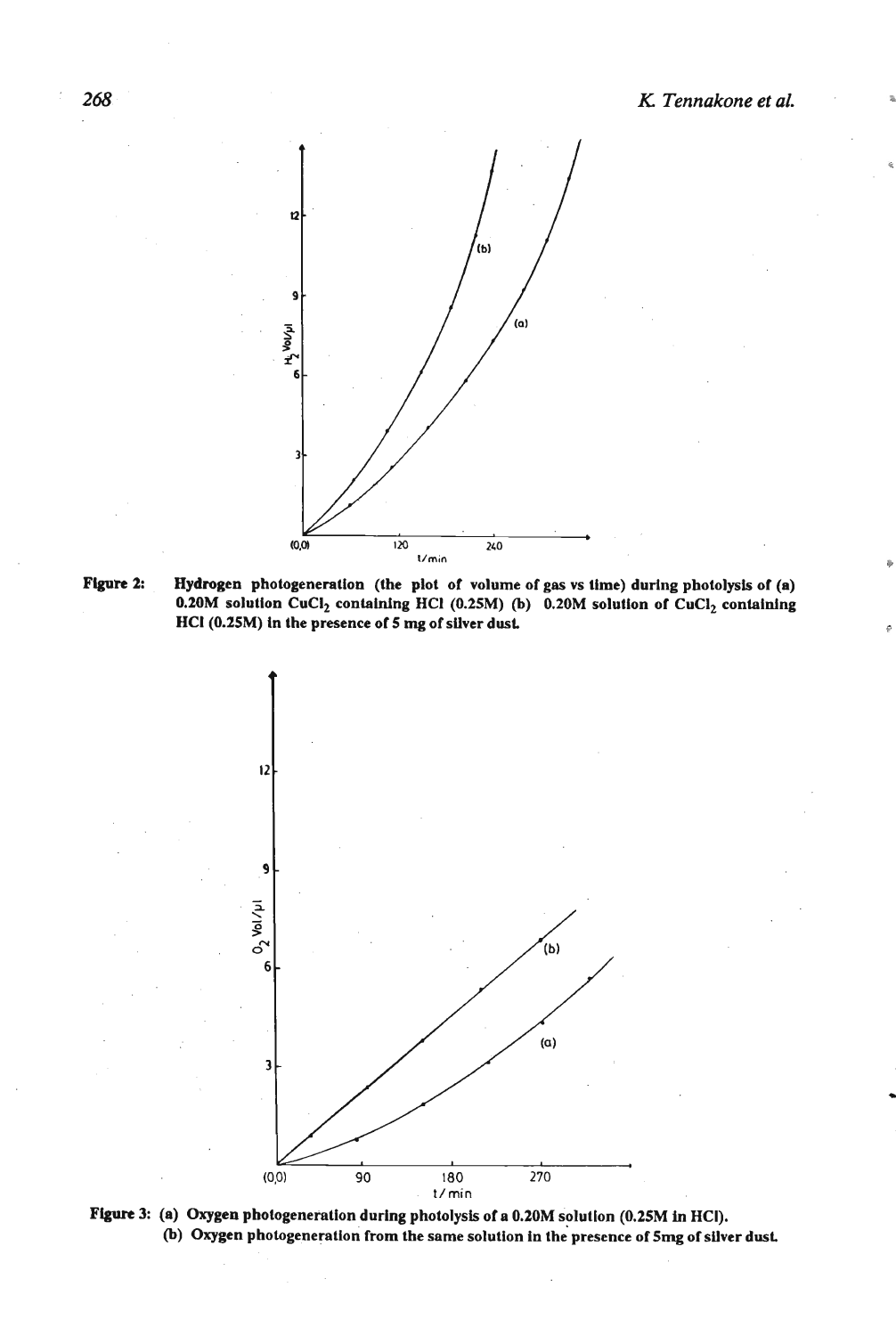Figure 4 illustrates oxygen evolution in the photodecomposition of an aqueous suspension of silver chloride. The photodecomposition of silver chloride depends on its semiconductor property, i.e. the photogenerated electrons and holes participate in the following reaction, i.e.,



**Figure 4: Oxygen evolution during photolysis of50 mg AgCl in 200ml olwater.**